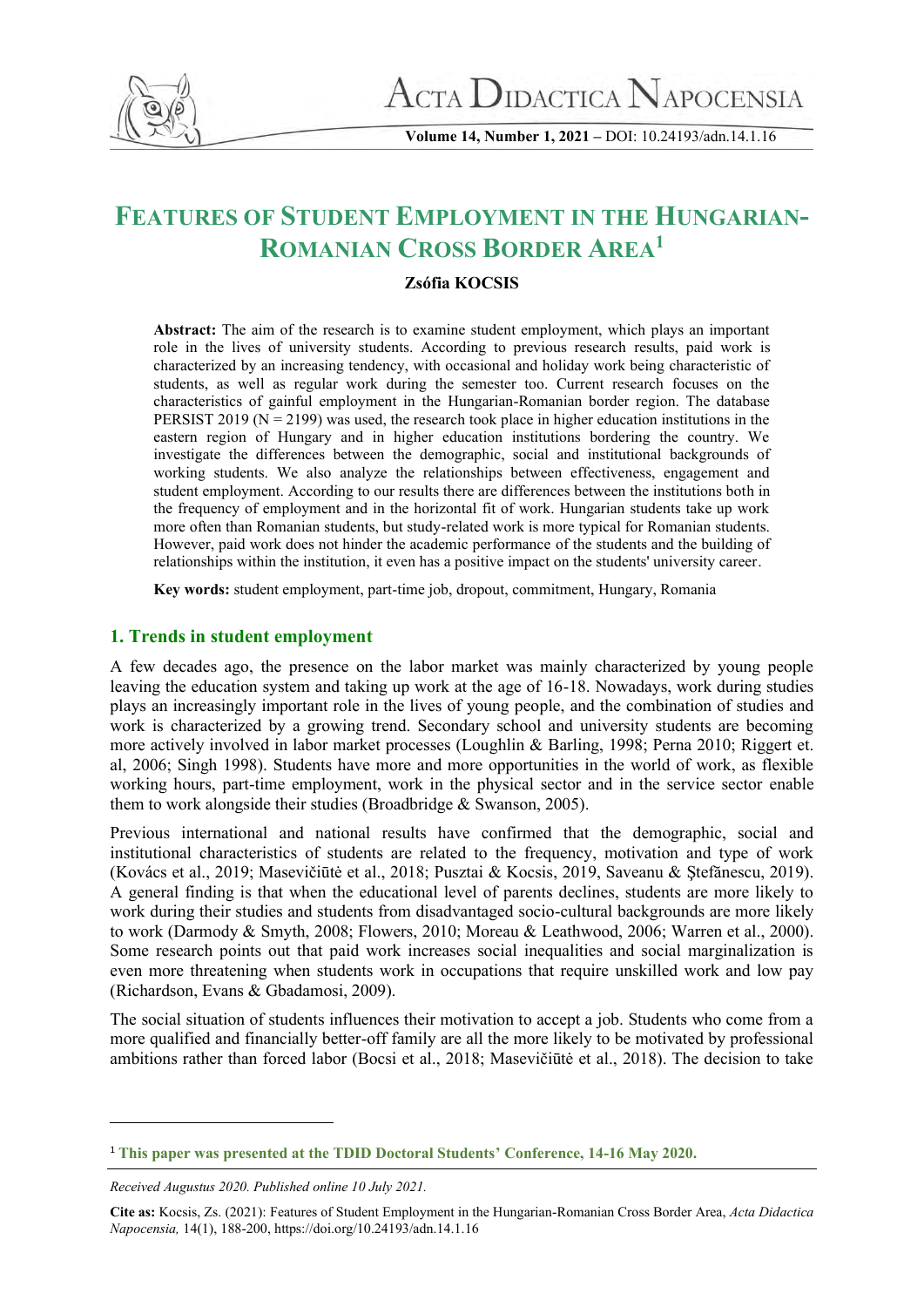up employment, the horizontal fit between work and study, has a considerable influence on the performance and commitment of students to study (Kocsis & Pusztai, 2020).

Student employment can have both negative and positive consequences. On the one hand, paid work can increase the chances of dropping out of university by reducing the time spent on studying and preventing students from becoming embedded in the university culture (Curtis & Shani 2002; Darmody & Smyth, 2008; Kovács et al.,2019; McCoy & Smyth, 2004). According to Tinto (1975), the academic performance and success of students depends to a large extent on the experience they gain and the relationships they build within the university. The energy and time invested in employment distracts students from the university and learning activities (Brooks, 2018; Neyt et al., 2017).

Despite the fact that work reduces course participation, it does not, according to Hall (2010), worsen students' "perception of the university experience". According to some research, the workplace is actually a place of learning where students can acquire skills and abilities that they would not have at university (Perna, 2010). If the number of working hours does not exceed the critical 20 hours per week, the positive effects of work (self-confidence, good time management, communication skills) become dominant (Kosi, Nastav & Šušteršič, 2013). However, a positive correlation between employment and commitment to study was found (Pike, Kuh & Massa-McKinley, 2008). Indeed, work experience can have a positive effect on students' professional development and job search after graduation (Joensen, 2009; Ryan, 2001).

Earlier studies have shown that it is not only the intensity of work that is decisive, but also its fit to studies. According to various studies, the effect of work is influenced much more by the relationship between work and study than by the number of hours worked. The results show that study-related work has a positive effect on student performance regardless of the number of hours worked. While non-study-related but low-intensity work has a negative impact on university careers (Di Paolo & Matano, 2016; Geel et al., 2012; Yanbarisova, 2014). According to Astin (1993), the influence of work on academic performance is also influenced by whether it is on or off campus. According to a longitudinal study by Pascarella & Terenzini (1998), modest, contradictory evidence suggested that any kind of work would seriously hinder or promote academic progress. However, working on campus does make students more involved in university life (McCormick et al. 2010; Perna, 2010; Pollard et al. 2013).

## **2. Characteristics of student employment in the Hungarian-Romanian border region**

According to previous research in the region, paid work during studies also shows an increasing trend among Hungarian and Romanian students (Hvozdetska & et al. 2020; Kocsis & Karászi, 2018; Kocsis, 2020; Saveanu & Ştefănescu, 2019). Higher Education Research and Development Center the University of Debrecen (CHERD-Hungary) has been conducting quantitative research in the eastern part of the European Higher Education Area for a decade.

Saveanu & Ştefănescu (2019) carried out a secondary analysis of HERD (Higher Education Collaborative Research and Development Activities on Social Cohesion in Cross-Border Regions), which examined full-time students from Romanian and Hungarian universities in the border region. There are significant differences between Romania and Hungary in the dimension and structure of student employment. According to their findings, students who are studying for a Master's degree, who have also worked during their secondary education, who have to pay tuition fees or who are financially disadvantaged, work during their studies. According to the results of the 2012 HERD survey, students in Romania are more likely to work than students in Hungary. Moreover, students in Romania are motivated by gaining experience, while students in Hungary are motivated by financial reasons. The survey of student engagement found that working students have a higher level of academic engagement (Saveanu & Ştefănescu 2019).

According to IESA research results from CHERD Hungary in 2015, the proportion of working students is similarly high in Hungary and Romania. In both countries, casual employment is more common both during semesters and holidays. An analysis of the relationship between work and study shows that the work of Romanian students is much more closely linked to study than that of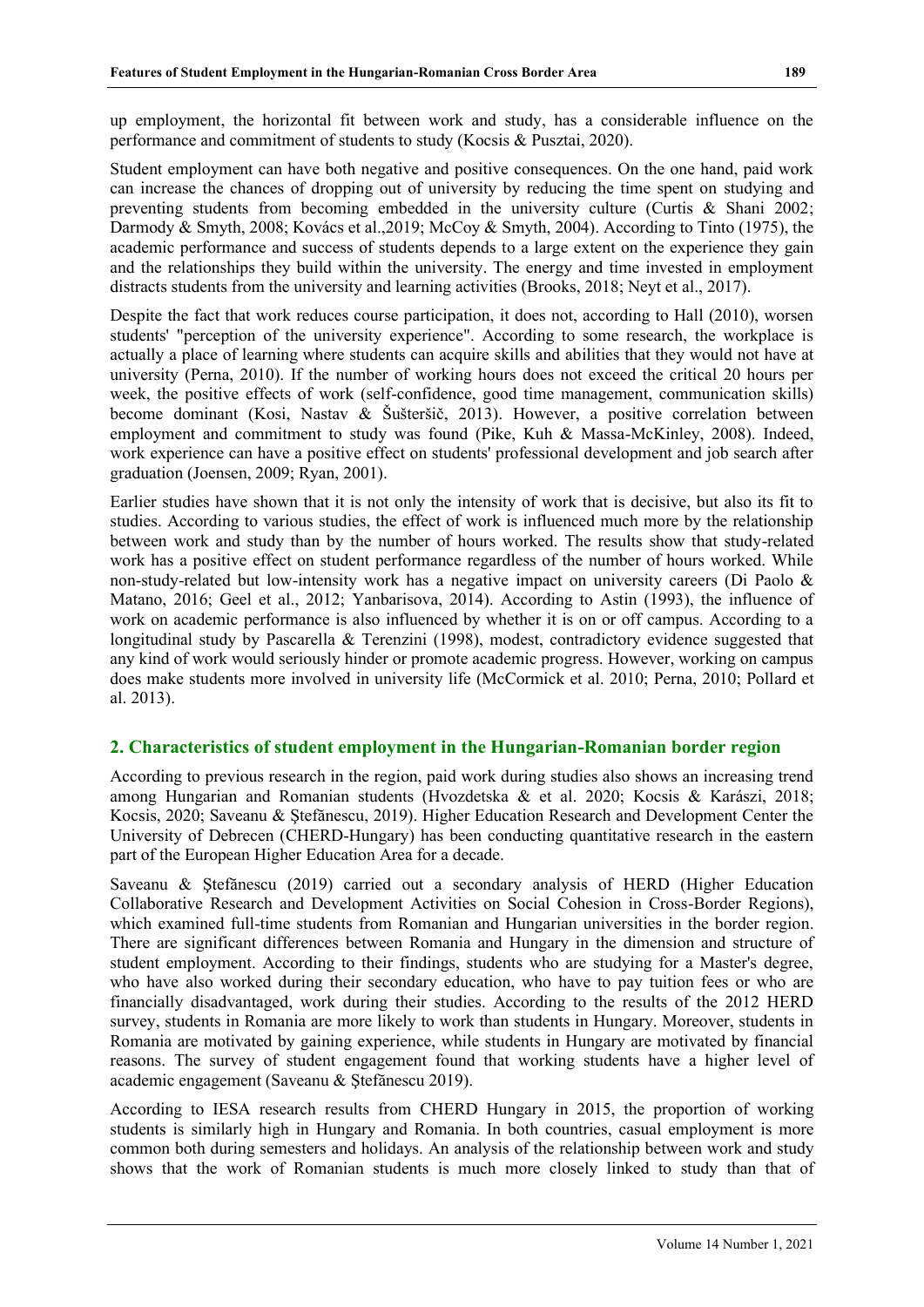Hungarian students. According to previous research, financing the cost of living was the main motivating factor (Saveanu & Ştefănescu, 2019), but according to the results of the 2015 survey, independence from parents and gaining experience were the main motives for work among Hungarian and Romanian students. Hungarian students were motivated to cover recreational programs, while Romanian students were motivated to acquire new knowledge (Kocsis, 2020).Based on the results on the employment of students from Oradea and Debrecen, Karászi & Kocsis (2017) found that the majority of Hungarian students get jobs through student job centers that offer students typical student jobs (hostess, waiter, cashier, etc.), while Romanian students do not explicitly help in finding jobs, the student job centers set up for this purpose. Romanian students look for work through university websites and acquaintances, and in several cases employers themselves look for students. In this case, the work is largely related to the university courses. For example, students of banking and finance (BA) are placed in internships at the OTP Bank, students of economics, commerce, tourism and Service Units (BA) in hotel reception areas and restaurants. In addition, the internship (work abroad in the organization of the university) also helps the students with work, where they can work during the holidays according to their field of study, but in some cases the students return to these jobs (Karászi & Kocsis, 2017).

According to the results of Eurostudent VI. there is no significant difference between the two countries we studied: In Hungary, 39% of university students work regularly during their university studies, while 34% of Romanian students work regularly. Casual work is more common among Hungarian students, with 14% of them having this type of work. The share of occasional work students in Romania is 6%. The work intensity is similar in both countries, with students working more than 35 hours per week. The main motivation for employment in the Balkans is that students could not afford to study at university without paid work. In Romania and Hungary more than half of the students work to cover their daily expenses. However, students in Romania are more motivated to gain experience than students in Hungary.

Student employment in Hungary is particularly common among master students, while in Romania paid work is also typical for bachelor and master students (Masevičiūtė et al., 2018). The results of Eurostudent VI. also showed that paid work plays a significant role in student dropout rates. In Hungary an average of 7% of students dropped out of university, in Romania 5% of students. 29% of Hungarian and 21% of Romanian students gave work-related reasons when interrupting their studies (Masevičiūtė et al., 2018). Qualitative research also shows that work had a negative impact on both their time use and productivity. In interviews, it was emphasized that combining learning and work is not an impossible task, but a burdensome one. In some cases, university degrees were considered nonmarketable, so that working students chose to enter the labor market immediately and work rather than learn (Kocsis, 2018, Kocsis & Pusztai 2020).

## **3. Research goal and hypotheses**

The aim of the study is to compare the social, demographic and institutional characteristics of working students in Hungary and Romania. We also investigate how employment affects the "academic performance and engagement" of students. On the basis of previous research in this area (Karászi & Kocsis, 2017, Saveanu & Ştefănescu, 2019), we assume that Hungarian students work more often, but that their work is less related to their studies, which is mainly influenced by the fact that in Hungary various student job centres help young people to find work. Furthermore, based on preliminary research results (Kovács et al., 2019, Pusztai 2011), we hypothesise that employment has a negative impact on students' academic performance and hinders the development of relationships and interactions within the institution.

## **4. Methodology**

In the research conducted by The Center for Higher Educational Resesearch and Development (CHERD-Hungary) in the academic year 2018/2019, 2199 university students participated in the research (PERSIST 2019,  $N = 2199$ ). The quantitative research took place in the eastern region of the European Higher Education Area, the surveyed students study in higher education institutions in the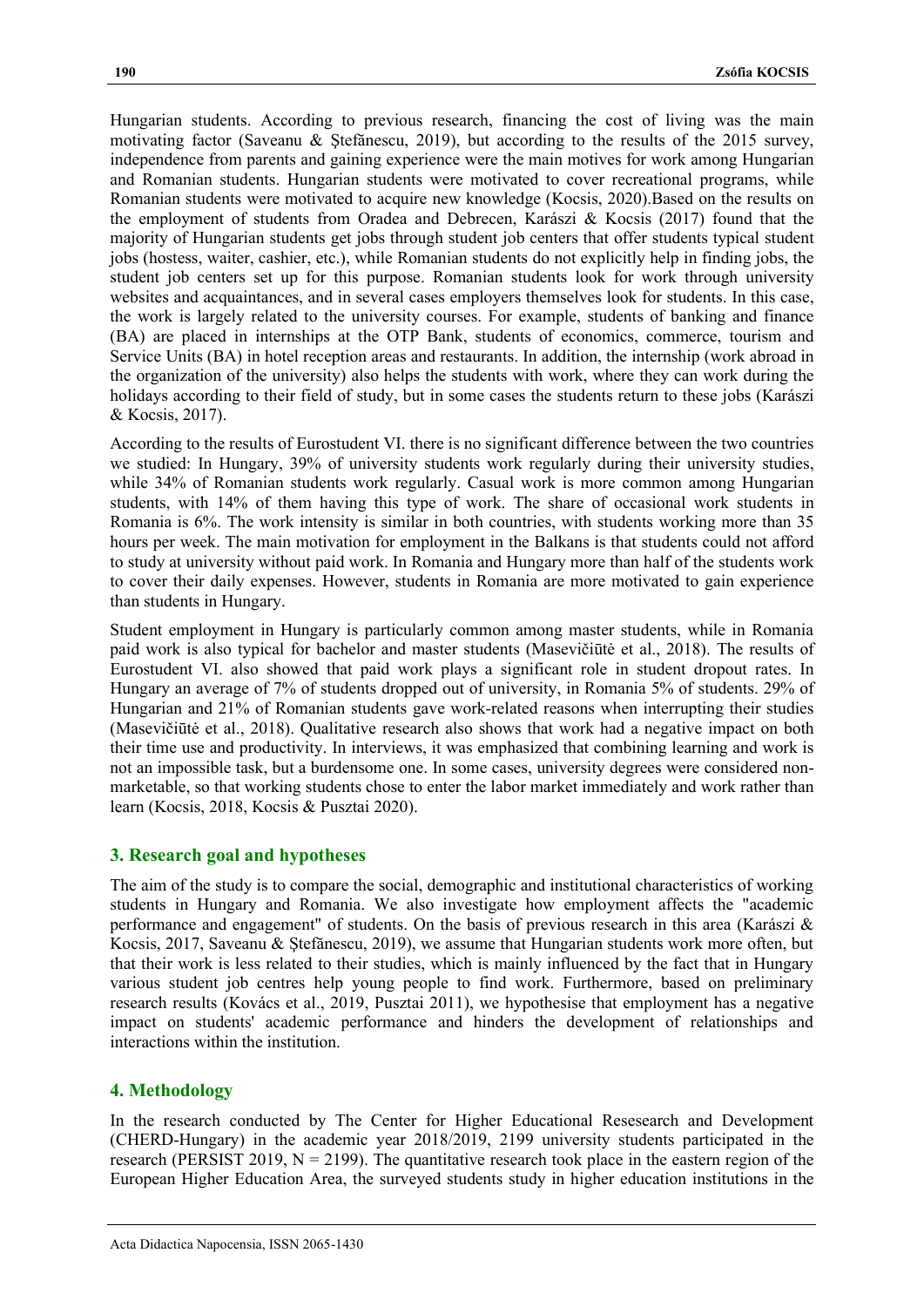eastern region of Hungary and in higher education institutions in Slovakia, Romania, Ukraine and Serbia. In the case of the Hungarian sample ( $n = 1045$ ), a quota sample was used that is representative of the faculties, the educational sector and the form of funding. In cross-border institutions a probability sample was used  $(n = 1154)$ . The survey included full-time, second-/BSc-students BA and undivided full-time second- or third-year students.

### **5. Characteristics of working students in Hungary and Romania**

#### **5. 1. Features of student employment**

1045 Hungarian and 739 Romanian students participated in the research. We investigated the correlations between the social and institutional characteristics of students and employment. Similar to previous research results, Hungarian students are more likely to work during their higher education years than Romanian students. The proportion of Hungarian students is over-represented in weekly, monthly (this will later appear as regular employment) and annual employment, while students in Romania are over-represented among those who have never worked (68.4%). 20.7% of Hungarian students and 9.9% of Romanian students work weekly. 12.7% of Hungarian students work monthly, compared to 6% of Romanian students (Chi-square test,  $p = 0.000$ ). Although a smaller proportion of Romanian students work, they are more likely to be characterised by a horizontal correspondence between work and study. In Romania 8% of students always have a study-related job. 20.5% of them have a job that is only partially related to their studies. In Hungary only 4.4% of students always had a study-related job (Chi-square test,  $p = 0.005$ ). In Hungary, the majority of young people have been looking for work since the establishment of student employment services, and these jobs are not related to studies (Kocsis, 2017). In Romania, on the other hand, job opportunities are linked for a certain period of time to the education offered by the universities in the region, and they look for work with the help of the university and friends (Karászi & Kocsis, 2017; Saveanu & Stefănescu, 2019).

According to research by Pusztai & Márkus (2019), students from different regions have different work values related to their economic and cultural situation. We found a significant correlation between work motivations and countries. According to Saveanu & Ştefănescu (2019), the most striking difference between the Western countries and the Eastern countries we studied is that parents are more actively involved in their children's life and studies, which makes students less worried about their financial situation as it is a parental responsibility. Nevertheless, we can state that in the countries that were included in our research, half of the students are motivated by independence from their parents. Covering everyday costs motivates almost a third of students, while gaining work experience is important for the majority of the students surveyed. It is the most motivating factor for students in Romania, and their proportion is overrepresented in this respect (adj. Res. 4.3,  $p = 0.000$ ). The proportion of Hungarian students is overrepresented in terms of financing leisure activities (adj. Res. = 3.5) and they are the least motivated to make new acquaintances while at work.

#### **5. 2. Socio-cultural and demographic characteristics of working students**

The socio-cultural and demographic characteristics of the students were analyzed on the basis of gender, age and family structure, as well as the parents' education, labor market status, their own and family financial situation and the type of settlement. Preliminary studies show that the more unfavorable the socio-cultural situation of students is, the more likely they are to work during their studies (Kovács et al., 2019; Pusztai & Szigeti, 2018).

When examining the quasi-educational performance of parents, we found that parents of regularly working students have a lower educational level than parents of less frequently or never working students. In the case of Hungarian students, we found a significant correlation between regular employment and parents' education ( $p = 0,000$ ). The proportion of employed persons whose mothers have secondary and primary education is overrepresented, 43.4% have secondary education and 23.3% have primary education (adj.res. = 3.1 and 2.6). Regarding the education of fathers, the proportion of those whose father has primary education is significant (adj.res.  $= 2.6$ ).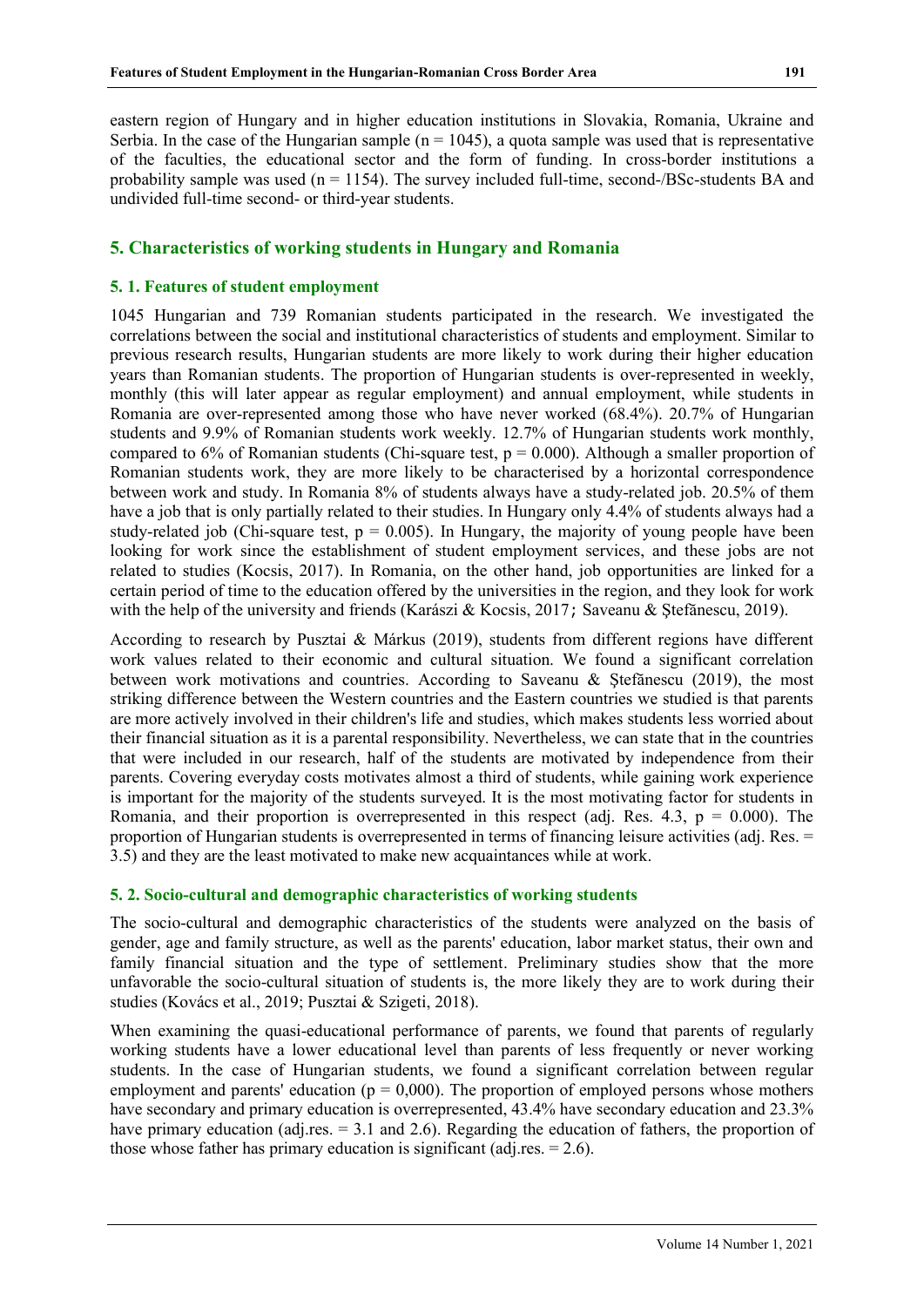When examining the labor market status of parents, we found a difference between students from the two countries. Parents of at least 80% of the Hungarian students have a permanent job, and there is no difference between working and non-working students. In Romania, the parents of almost one fifth of students do not work and the same percentage of parents public service (for example they do community service for the sanitation department).

The family or the student's own financial situation can also influence whether the student accepts a job or not. We first examined the family's financial situation based on the consumer goods they own (own apartment, own car, TV, laptop, internet connection on the phone internet, sink, air conditioning, smartphone). Although we did not find a significant correlation between the family's financial situation and the frequency of employment, we found that the averages of the Index of regularly working students in Hungary are slightly lower than those of their less frequent or non-working colleagues. In Romania, on the other hand, the families of regularly working students are in a better financial situation. This is evidenced by the fact that in Romania the proportion of regularly working students who have experienced a positive change in family life during their time at university is overrepresented (adj.res.  $= 2.3$ ). Looking at the relative and subjective financial situation of students, it can be seen that in both countries the majority of students believe that the financial situation of their family is roughly average compared to the family of their fellow students. Moreover, they have everything, but we cannot afford higher expenses. One tenth of regular students in Hungary and Romania are not able to cover their daily expenses and in this case the proportion of students in Hungary is overrepresented (adj.res.  $= 3.6$ ,  $p = 0.000$ ).

In addition to the family and financial situation of the students, some studies found that the type of residence was decisive, but a significant relationship between the type of residence and employment was only found in Romania ( $p = 0.006$ ). In Romania, working students come mainly from a smaller town (adj.res. = 2.9), a village, and one-fifth live in the county seat. In Hungary the majority of working students live in a smaller town or county seat.

## **5.3. Academic background of working students**

The survey was carried out at four higher education institutions in Hungary and five in Romania, the names of the institutions and the number of respondents are given in the table below. The study included full-time, second-/BSc-students BA and full-time second- or third-year students.

| Country         | <b>Institutions</b>                                  | Persons | $\frac{0}{0}$ |
|-----------------|------------------------------------------------------|---------|---------------|
| <b>Hungary</b>  | University of Debrecen                               | 803     | 40,1          |
|                 | Debrecen Reformed Theological University             | 30      | 1,5           |
|                 | Univeristy of Nyíregyháza                            | 112     | 5,7           |
|                 | St. Athanasius Greek Catholic Theological University | 27      | 1,3           |
| Romania         | The Babes-Bolyai University in Cluj-Napoca           | 163     | 8,1           |
|                 | Emanuel University in Oradea                         | 112     | 5,6           |
|                 | University of Oradea                                 | 173     | 8,6           |
|                 | Partium Christian University                         | 64      | 3,2           |
|                 | Sapientia Hungarian University of Transylvania       | 135     | 6,7           |
| Other countries | Other universities (UA, SK, SB)                      | 580     | 19,2          |
| <b>Total</b>    |                                                      | 2199    | 100           |

**Table 1.** *Proportion of students surveyed by institution*

Source: (PERSIST 2019), edited by author

We first examined how the proportion of student employment develops in each institution of higher education, and found a significant correlation between the frequency of employment and the institutions ( $p = 0,000$ ).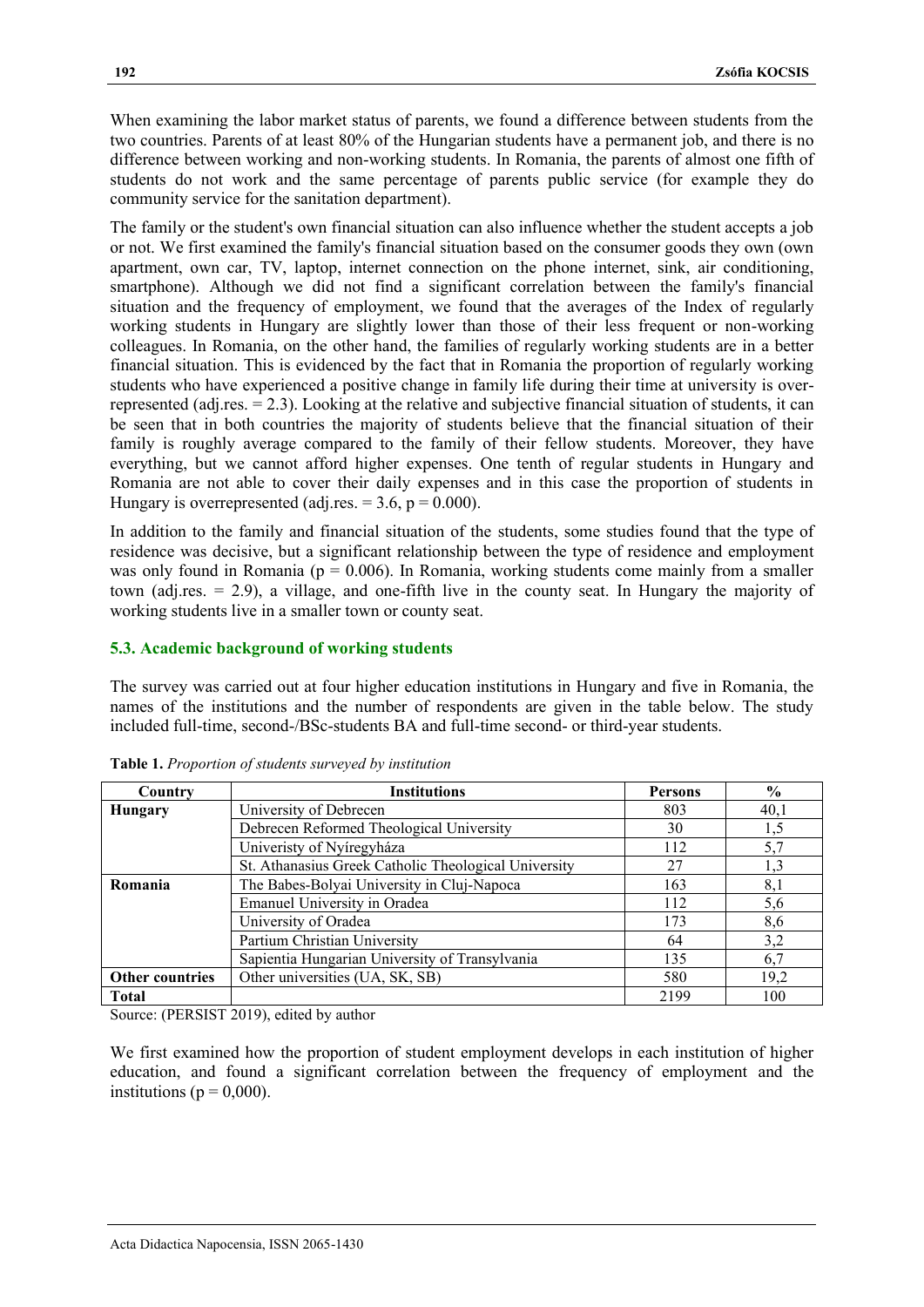| Country   | <b>Institutions</b>                                  | regularly<br>(weekly<br>and<br>monthly) | annually | never |      |
|-----------|------------------------------------------------------|-----------------------------------------|----------|-------|------|
| HU        | University of Debrecen                               | 38,2                                    | 27,6     | 39,5  | 100% |
|           | Debrecen Reformed Theological University             | 24,1                                    | 27,6     | 48,3  |      |
|           | Univeristy of Nyíregyháza                            | 39,4                                    | 31,2     | 29,4  |      |
|           | St. Athanasius Greek Catholic Theological University | 7,4                                     | 22,2     | 70,4  |      |
| <b>RO</b> | The Babes-Bolyai University in Cluj-Napoca           | 14,8                                    | 20,6     | 64,5  |      |
|           | Emanuel University in Oradea                         | 25                                      | 5,4      | 69,6  |      |
|           | University of Oradea                                 | 6,7                                     | 4,8      | 88,5  |      |
|           | Partium Christian University                         | 15,9                                    | 20,6     | 63,5  |      |
|           | Sapientia Hungarian University of Transylvania       | 22,6                                    | 24,1     | 53,4  |      |

**Table 2.** *Proportion of students having a paid work by institution*

Source: (PERSIST 2019), edited by author

\*Underlined values indicate that this cell has a much larger value than it could be expected in a random layout.

According to our results, the proportion of students who work regularly or occasionally during the semester is overrepresented in the two Hungarian institutions, the University of Debrecen and the University of Nyíregyháza. One quarter of the students of Debrecen Reformed Theological University of Debrecen are regularly employed. Among Romanian institutions, at Babes-Bolyai University and Emánuel University the percentage of students who have never worked during their studies is overrepresented. Among Romanian universities, regular employment is more typical for the students of Emánuel University and Sapientia University, however, their proportion is not overrepresented. While in the other institutions only 15% of the students work weekly.

| Country   | <b>Institutions</b>                                  | always | most of  | never |         |
|-----------|------------------------------------------------------|--------|----------|-------|---------|
|           |                                                      |        | the time |       |         |
| HU        | University of Debrecen                               | 4,3    | 16,9     | 78,8  | $100\%$ |
|           | Debrecen Reformed Theological University             | 3,4    | 20,7     | 75,9  |         |
|           | University of Nyíregyháza                            | 3,9    | 17,6     | 78,4  |         |
|           | St. Athanasius Greek Catholic Theological University | 12,5   | 20,8     | 66,7  |         |
| <b>RO</b> | The Babes-Bolyai University in Cluj-Napoca           | 6,4    | 24       | 69,6  |         |
|           | Emanuel University in Oradea                         | 15,2   | 18,8     | 66,1  |         |
|           | University of Oradea                                 | 7,8    | 20,5     | 71,7  |         |
|           | Partium Christian University                         | 5,2    | 22,4     | 72,4  |         |
|           | Sapientia Hungarian University of Transylvania       | 8,5    | 15,4     | 76,1  |         |

**Table 3.** Working in the field of the studying specialization

Source: (PERSIST 2019), edited by author

\*Underlined values indicate that this cell has a much larger value than it could be expected in a random layout.

If we examine the horizontal correspondence between work and study, we can see that the least characteristic feature of working students in Hungary is that they have study-related work. Just under 4% of Hungarian students work in jobs that fit their education. Although students in Romania are less likely to be employed, their work is much more closely related to their studies. Among Romanian institutions, Emánuel University stands out, where the proportion of working students whose work is always related to their studies is over-represented. This result is in line with previous research, which found that Hungarian students have less often study-related job. There are 10 different student job centres at the headquarters of Hungarian higher education institutions, in which students offer jobs that can be flexibly adapted to their schedules. These are typical part-time jobs for students that are not related to their studies.

Preliminary studies show that significant differences can be found between different disciplines. Students of social sciences and arts mainly work in addition to their university studies, while a smaller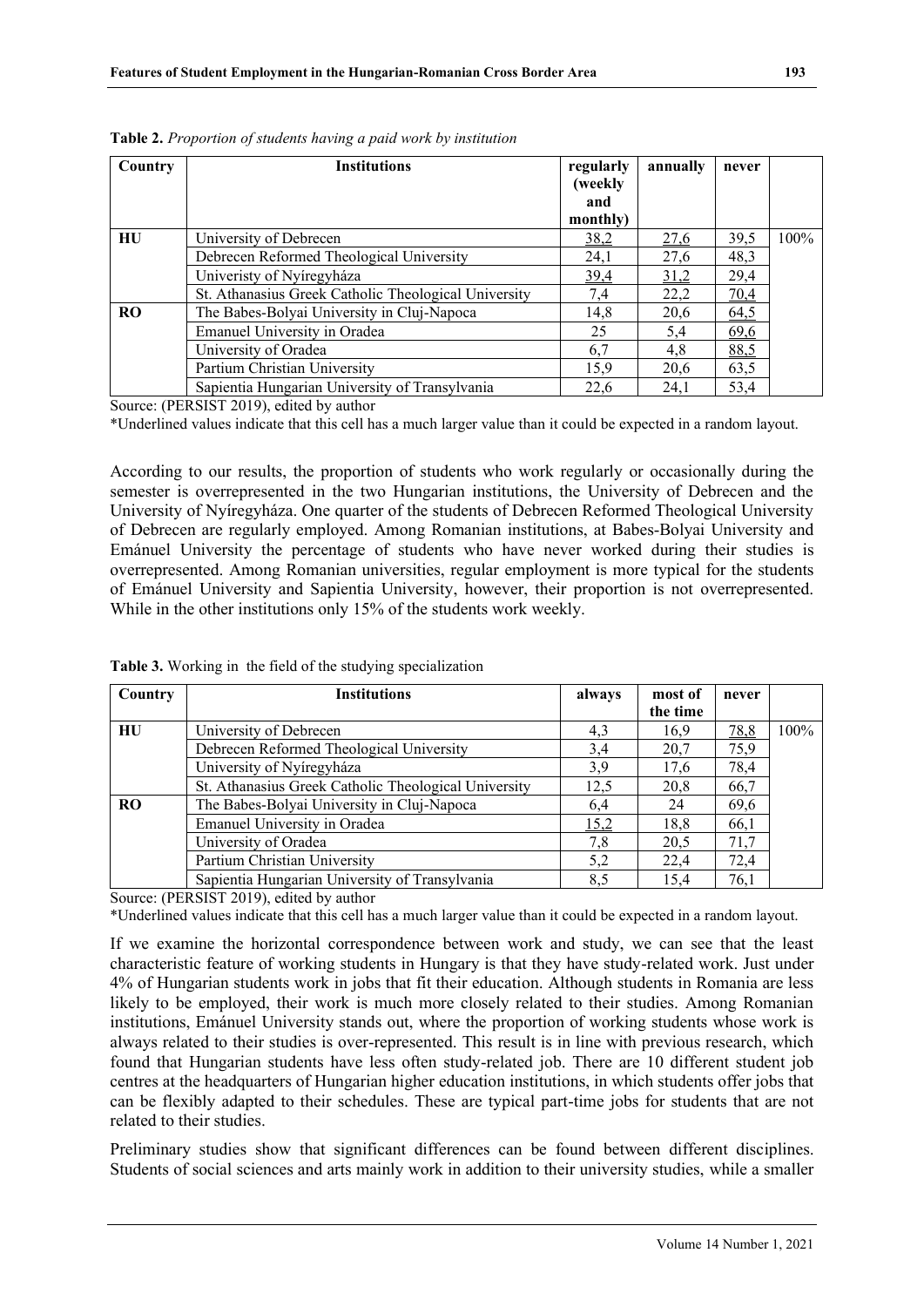percentage of students of natural sciences, medicine and law work during their studies. The curriculum in these specializations is inflexible, it means that less time can be spent on work, and the demands of the training also make it difficult to combine work and learning (Masevičiūtė et al., 2018; Roshchin & Rudakov, 2015; Titus, 2010).

We found differences not only in the field of science, but also in the level of education. According to earlier studies, Master's students are more likely to take up work alongside their studies, as students spend their first years at university integrating into higher education and taking basic exams. On the other hand, master students are closer to entering the labour market, so it may be important for them to gain work experience (Roschchin & Rudakov, 2015; Titus, 2010). According to recent research, undergraduate students in Hungary prefer to work, 25.5% work weekly (adj.res. = 5.4), while 9.7% of Master's students ( $p = 0.000$ ) work. Similar to previous results, Romania has a similar proportion of students in primary and secondary education. We did not find a significant difference between the employment rates of public and fee-paying students in Hungary, but in Romania fee-paying students work more.

Using logistic regression, we have investigated which factors influence paid work most. The most important socio cultural, demographic and institutional variables were included in the analysis.

|                                          | <b>Beta</b> | S.E.  | Sig. | Exp.(B) |
|------------------------------------------|-------------|-------|------|---------|
| mother has completed primary education   | ,502        | ,199  | ,012 | 1,653   |
| completed<br>secondary<br>mother<br>has  | ,614        | ,167  | ,000 | 1,849   |
| education                                |             |       |      |         |
| father has completed primary education   | ,466        | ,197  | ,018 | 1,593   |
| father has completed secondary education | ,275        | ,186  | ,138 | 1,317   |
| mother is working                        | ,486        | ,238  | ,042 | 1,625   |
| father is working                        | ,340        | ,208  | ,103 | 1,404   |
| family's financial situation             | ,191        | ,133  | ,151 | 1,210   |
| gender                                   | ,062        | ,140  | ,659 | 1,064   |
| place of residence                       | $-156$      | ,148  | ,292 | ,855    |
| under the age of 20                      | $-.231$     | ,616  | ,046 | ,292    |
| between the age of 21-25                 | ,810        | ,592  | ,171 | ,445    |
| over the age of 25                       | $-756$      | ,638  | ,236 | ,469    |
| country-Hungary                          | $-1,550$    | 1,115 | ,164 | ,212    |
| country-Romania                          | $-0.491$    | ,306  | ,108 | ,612    |
| The Babes-Bolyai University in Cluj-     | $-471$      | ,361  | ,193 | ,624    |
| Napoca                                   |             |       |      |         |
| <b>University of Debrecen</b>            | 1,954       | 1,103 | ,076 | 7,057   |
| Debrecen Reformed Theological University | ,166        | 1,527 | ,913 | 1,181   |
| Emanuel University in Oradea             | $-386$      | ,438  | ,378 | ,680    |
| <b>University of Oradea</b>              | $-1,714$    | ,527  | ,001 | ,180    |
| University of Nyíregyháza                | 2,209       | 1,122 | ,049 | 9,102   |
| Partium Christian University             | $-271$      | ,459  | ,554 | ,762    |
| funding of studies                       | $-197$      | ,173  | ,257 | ,822    |
| stage of studies                         | ,700        | ,177  | ,000 | 2,013   |

**Table 4.** *Factors influencing paid work: logistic regression results<sup>2</sup>*

Source: (PERSIST 2019), edited by author

According to our results, students whose mothers have a lower level of education and whose fathers have a basic education are much more likely to work. This result is in line with previous research, according to which the higher the parents' qualifications, the less likely student works during their studies. Furthermore, we found that the labor market status of the mother influences student

<sup>&</sup>lt;sup>2</sup> The coding of the variables: mother/ father is working=1; the family's financial situation – above average=1; gender – male=1; place of residence – small town/village=1; funding of studies – state-funded=1; stage of studies – bachelor=1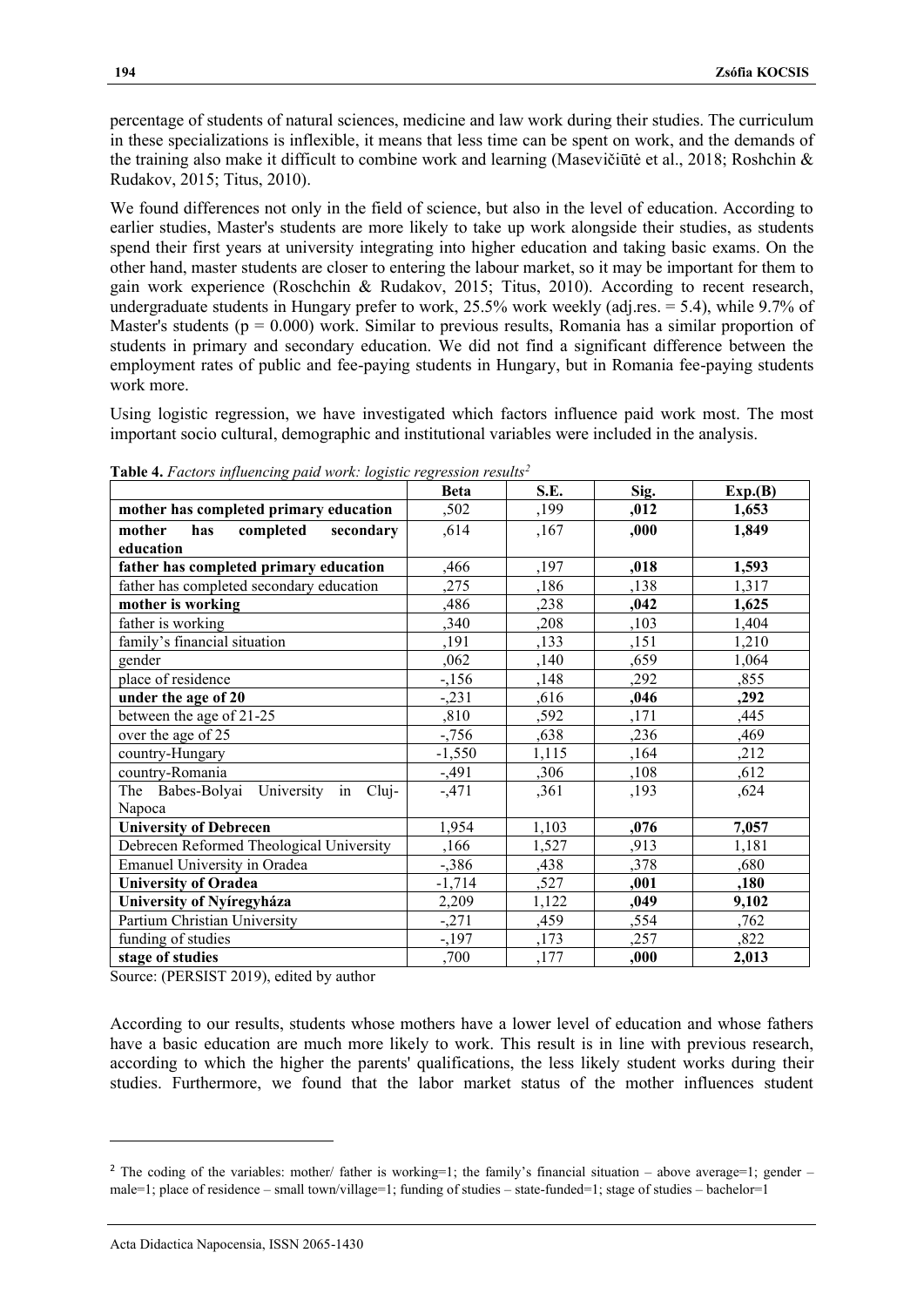employment. Among demographic characteristics, age showed a significant influence on paid work. In the case of the youngest age group, paid work is less typical, which can probably be explained by the fact that young people start their university studies at the age of 18-20 and focus more on learning about integration, responsibilities and campus life. In terms of institutional factors, bachelor students more often take jobs, but the majority of the students surveyed on average go into the second or third semester of their education. So they also have a kind of routine for their studies which enables them to combine learning and work. From our results we can also see that students from two Hungarian institutions, the University of Debrecen and the University of Nyíregyháza, are significantly more likely to take up employment. Previous research has shown that students in Hungary work more often than students in Romania or other cross-border institutions. We can see that students from the University of Oradea prefer not to work.

#### **5.4 Academic performance and commint of working students**

There is ambivalent research on the effects of employment on productivity and engagement, with some research suggesting that work has a positive impact on acedamic performance, skills development and student engagement (Perna, 2010; Rothstein, 2007). While some research suggests that paid work increases the likelihood of dropping out of university by reducing students' study time, something is preventing them from developing strong relationships within the university (Darmody-Smyth, 2008; Kovács et al., 2019; Perna, 2010; Pusztai, 2010; Riggert et al., 2006; Stiburek et al., 2017). According to Pusztai (2011), the more students are integrated into the university world, the more effective and engaged they will be.

In order to investigate the effectiveness of the students, we built an index and compared its average values among working and non-working students in Romania and Hungary. We were the first to find a significant correlation between the frequency of employment and the average values of the index ( $p =$ 0,000).



**Figure 1.** *The mean of the academic performance index (0-19) in the student groups by country* Source: (PERSIST 2019), edited by author

In the case of Romania, we can see that the averages of the index of regularly working students are higher than those of the other two groups of students. Also in Hungary, students who work regularly have the highest average value, followed by students who never work. If we examine more closely in which factors working students are overrepresented, we find that they are more often involved in various research activities (adj.res.  $= 2.7$ ) and in university talent management programs (adj.res.  $= 3 \text{ p}$ )  $= 0.000$ ). Moreover, they are over-represented with respect to an examination in an intermediate or professional language (adj.res. = 2.8,  $p = 0.000$ ), a Hungarian language (adj.res. = 2.3,  $p = 0.003$ ) and a foreign CV language (adj.res.  $= 3.7$ ,  $p = 0.000$ ). Students who have never worked before tend to be over-represented in activities that require participation in doctoral training (adj.res.  $= 2.6$ ,  $p = 0.002$ ) or have already participated in National Scientific Student Conference (OTDK) (adj.res.  $= 5.4$ , p  $=$ 0.000).

When examining the engagement, we found slight differences between the students. We examined the students' commitment to study with the following statements: My studies will be useful to me throughout my professional career; I am very determined to complete my studies; I want to achieve the best possible learning outcomes; I do my best to attend lectures, seminars, practical courses. In both countries we found that the engagement index of students who worked regularly was lower than that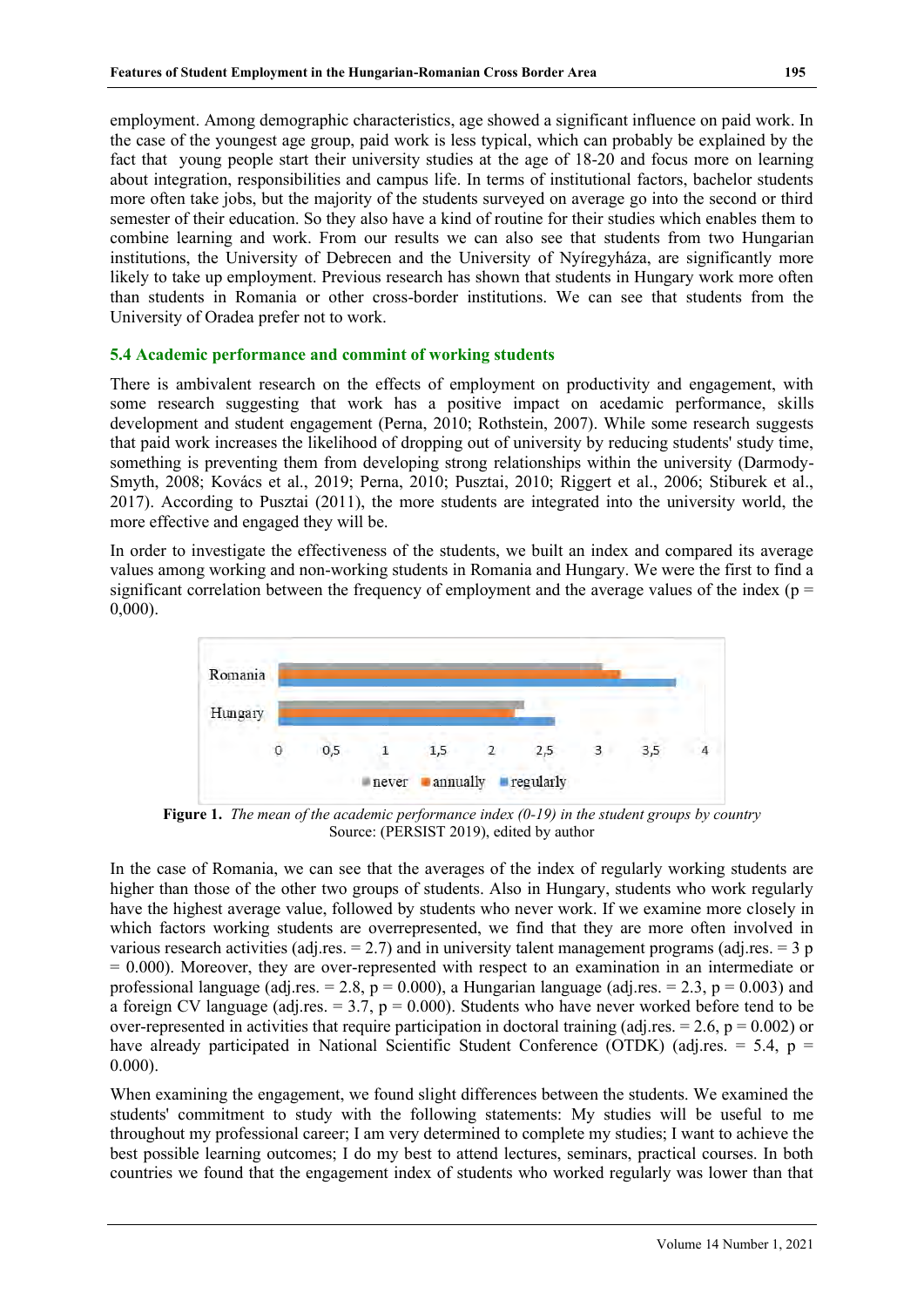of their peers who rarely or never worked. The average engagement index rate of regularly workers is 3.34, while it is 3.56 for students who rarely and never work.

Among regular students, the proportion of those who feel that they are not determined enough about their studies (adj.res.  $= 4.6$ ) and do not find the education they offer useful (adj, res.  $= 4$ ). According to earlier research in the region (Kovács et al. 2019), the chances of dropping out of university as a result of employment may increase if students are disappointed with their higher education and consider the education they have received as non-marketable. This is because working students who gain experience through work and also have negative experiences with education are more likely to interrupt their studies and obtain a degree in order to enter the labor market (Kovács et al., 2019).

The performance and commitment of students can be significantly influenced by their institutional and non-institutional relationships. Among Hungarian students, regularly working students have the greatest friendship outside the university, while the other two groups of students tend to maintain friendship within the university. Non-working students have the lowest average values in terms of friendships. Although students who work regularly have a larger circle of friends outside the institution, they are most likely to have closer contact with lecturers. Among Romanian students who work regularly, the circle of institutional and non-institutional friends is the narrowest, but contact with lecturers they do not lag behind, they are characterized by similar contacts and communication.

|                                                | academic<br>performance | student<br>contacts | friends<br>off- | keeping in<br>contact<br>with | commitment |
|------------------------------------------------|-------------------------|---------------------|-----------------|-------------------------------|------------|
|                                                |                         |                     | campus          | faculty                       |            |
| University of Debrecen                         | 2,4267                  | 8,5034              | 7,7927          | 2,5027                        | 3,4291     |
| Debrecen Reformed Theological University       | 3.3077                  | 8,7667              | 8,0345          | 4,4643                        | 2,5517     |
| University of Nyíregyháza                      | 2,2442                  | 8,6700              | 7,7030          | 3,3592                        | 3,4206     |
| St. Athanasius Greek Catholic Theological      | 2,0417                  | 8,5769              | 7,9167          | 5,9200                        | 3,7692     |
| University                                     |                         |                     |                 |                               |            |
| The Babes-Bolyai University                    | 2,1269                  | 8.8344              | 8,5253          | 2,7161                        | 3,6879     |
| Emanuel University in Oradea                   | 4.4118                  | 9,6279              | 8,5747          | 7,0568                        | 3,6161     |
| University of Oradea                           | 4,6981                  | 8,3675              | 8,9634          | 5.3129                        | 3,7024     |
| Partium Christian University                   | 2,0164                  | 7,7778              | 7,2857          | 2,5167                        | 3,2540     |
| Sapientia Hungarian University of Transylvania | 2,6195                  | 8,0551              | 7,7165          | 3,2742                        | 3,6694     |

| <b>Table 6.</b> Average values of student contacts, academic performance, and commitment by institution |  |
|---------------------------------------------------------------------------------------------------------|--|
|---------------------------------------------------------------------------------------------------------|--|

Source: (PERSIST 2019), edited by author

In the analysis, we compared what is characteristic of the students in each institution in terms of performance, commitment and their relationships within and outside the institution. Our results show that the average values of the index are highest for students of the University of Oradea in terms of effectiveness, engagement and interactions with the faculty. The contact with the lecturer is characterized by similarly high average values for students at the Reformed Theological University University of Debrecen, St. Athanasius Greek Catholic Theological University and Emanuel University in Oradea. We assume that for the latter institutions both the size of the institution and the educational areas play a role in facilitating communication between students and the faculty. According to the results of Pusztai (2010), the advantage of trust and communication towards educators can be proven in all cases. Research result considers the teacher-student relationship factor to be particularly significant, which makes the student feel it that the teacher is monitoring his or her personal career (Pusztai 2010).

According to Pusztai (2010), in the study of academic performance, not only the characteristics of students are important (demographic, social, cultural and regional), but also the resource consisting of the social experiences and relationships acquired during the university period. Therefore, we used linear regression to study the factors that influence students' performance.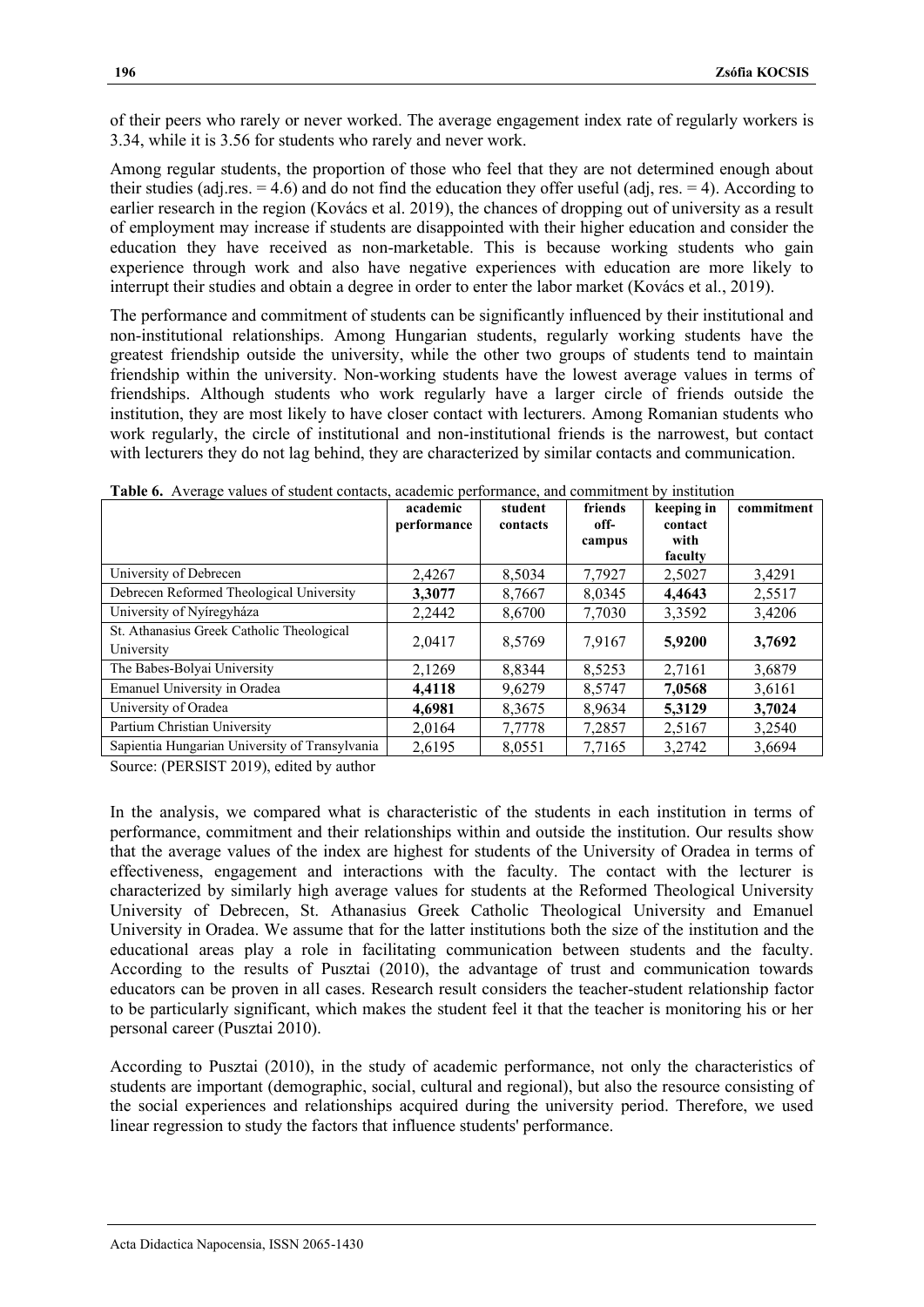|                                                         | <b>Beta</b> | t        | sign. |
|---------------------------------------------------------|-------------|----------|-------|
| Employment                                              | ,339        | 2,022    | ,043  |
| Job related to the field of study                       | 1,032       | 6,036    | .000. |
| Student contacts                                        | $-317$      | $-2,030$ | ,043  |
| Friends off-campus                                      | $-.016$     | $-.016$  | .916  |
| Keeping in contact with faculty                         | 1,222       | 7,913    | .000. |
| The Babes-Bolyai University                             | $-0.603$    | $-1,874$ | ,061  |
| University of Debrecen                                  | $-294$      | $-1,374$ | ,170  |
| Debrecen Reformed Theological University                | ,516        | .944     | ,345  |
| Emanuel University in Oradea                            | 1,115       | 3,326    | ,001  |
| University of Oradea                                    | 1,609       | 5,748    | 000.  |
| University of Nyíregyháza                               | $-540$      | $-1,542$ | ,123  |
| Partium Christian University                            | $-582$      | $-1,464$ | ,143  |
| Sapientia Hungarian University of                       | $-331$      | $-1,023$ | ,307  |
| Transylvania                                            |             |          |       |
| St. Athanasius Greek Catholic Theological<br>University | $-1,052$    | $-1,714$ | ,087  |

|  | Table 7. Factors influencing student performance <sup>3</sup> |  |
|--|---------------------------------------------------------------|--|
|  |                                                               |  |

Source: PERSIST 2019, edited by author

Based on the linear regression and the variables we have included, we can conclude that employment has a positive effect on student performance. Although ambivalent results have been obtained regarding the influence of employment on productivity, the current results show the positive influence of paid work. Student-related work has a particularly positive effect on the "academic performance" of students. Not only study-related work, but also interaction with lecturers has a significant positive effect on student performance. According to Tinto (1975), student completion and effectiveness are influenced by the institutional environment and the interactions taking place there (Tinto 1975; 1993). According to Pusztai (2011), universities support student development and effectiveness through their interactions. The more students are integrated into the university environment, the stronger the commitment of students to their studies. However, lack of integration, outwardly attractive forces such as employment can lead to students dropping out of their studies (Pusztai, 2011). In this case we can see that neither work nor relationships outside the institution negatively influence their effectiveness. In accordance with the research findings of Pusztai (2011), we also concluded that student contacts within the institution do not have a preferential effect on academic performance. Our results show that two institutions, Emanuel University in Oradea and at the University of Oradea, have a significant positive impact on student performance.

## **6. Conclusion**

As part of our research, we undertook to examine and compare the working habits of students at higher education institutions in Hungary and Romania. According to our results, Hungarian students work more often during the semester. In Hungary they are more motivated by leisure activities, financial independence and gaining experience. Romanian students work less frequently and the proportion of those who take up work on the basis of work experience is overrepresented. Similar to previous studies, this part of our hypothesis has been fulfilled since, the work of Romanian students is related to their studies. In order to explore the differences in detail, research specifically focused on paid work would be needed so that we can get a more accurate picture of how people look for a job, the type of position, the intensity of the work and the perception of the work. Our second hypothesis was that employment has a negative impact on academic performance and prevents students from

<sup>&</sup>lt;sup>3</sup> The coding of the variables: employment - works=1; job related to the field of study=1; student contacts above average=1; off-campus contacts above average=1; faculty contacts above average=1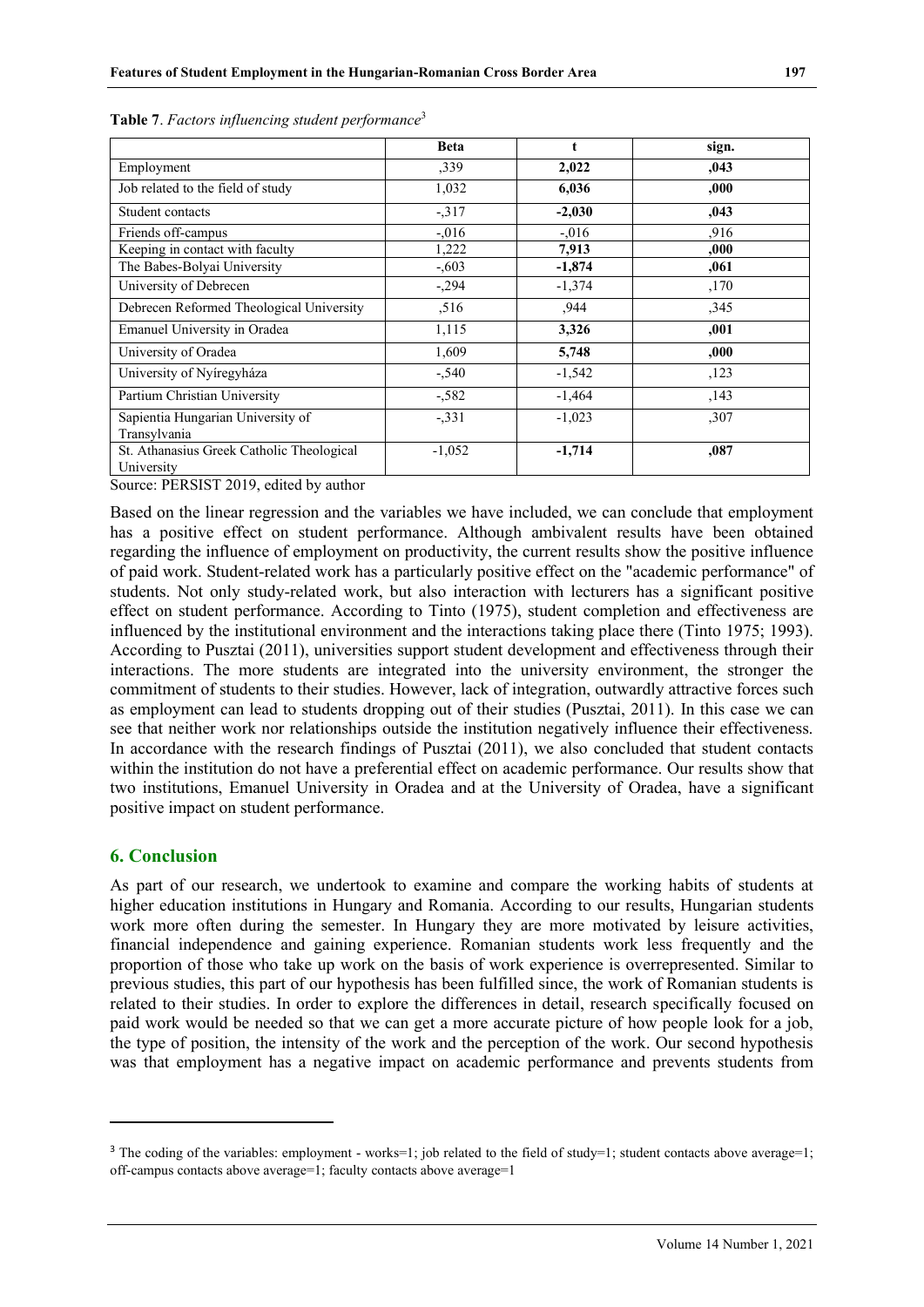developing their relationships with the university and their interactions with lecturers. Our bivariate and multivariate results supported that work has a positive effect on performance, especially when it is also related to study. Our results also showed that student effectiveness is highly dependent on the institutional environment, the experiences and relationships developed there. Interactions with lecturers have a positive effect on effectiveness, and contact with the lecturers is more characteristic of working students. Previous interviews with the university lecturers revealed that there are working students who try to compensate for their absences in some way, either through plus activities or more essay/ homework. Communication between the lecturer and the student is essential for this. The qualitative research mentioned above highlighted the fact that the lecturers interviewed often have the opportunity to talk to their students and get to know them better, all of which is due to the type of faculty (Kocsis, 2017). Our results also show that interaction with lecturers is particularly typical of smaller universities, where students probably have more opportunities to develop more direct communication with the lecturers. However, similar to the results of Pusztai (2011), we found that the relationships between students within the institution do not have a good influence on performance. Although our current results suggest that employment does not have a negative impact on student performance, we cannot argue that employment has more advantages or disadvantages. Our findings have also underlined the need to examine student performance in a complex way, not only by looking at student demographics characterics and focusing on attractive forces outside the university such as employment, but also by looking in depth at academic coefficients or experiences that may have a direct or indirect impact on students.

### **References**

- Astin, A. W. (1993). *What Matters in College: Four Critical Years Revisited*. San Francisco Jossey-Bass.
- Bocsi, V., Ceglédi, T.; Kocsis, Zs., [Kovács, K. E.](https://m2.mtmt.hu/api/author/10054388) & et al. (2018)[.The discovery of the possible reasons](https://m2.mtmt.hu/api/publication/30398072)  [for delayed graduation and dropout in the light of a qualitative research study.](https://m2.mtmt.hu/api/publication/30398072) *Journal Of Adult Learning Knowledge And Innovation,* 3(1), 27-38.
- Broadbridge, A., & Swanson, V. (2005). Earning and Learning: How Term-Time Employment Impacts on Students' Adjustment to University Life. *Journal of Education and Work*, 18(2), 235- 249. https://doi.org/10.1080/13639080500086008
- Brooks, R. (2018). Understanding the Higher Education Student in Europe: A Comparative Analysis. *Journal Compare: A Journal of Comparative and International Education*, 48(4), 500-517. [https://doi.org/10.1080/03057925.2017.1318047.](https://doi.org/10.1080/03057925.2017.1318047)
- Curtis, S., & Shani, N (2002). The effect of taking paid employment during term-time on students' academic studies. *Journal of Further and Higher Education*, 26(2), 129–38.
- Darmody, M. & Smyth, E. (2008). Full-time students? Term-time employment among higher education students in Ireland. *[Journal of Education and Work,](http://www.tandfonline.com/toc/cjew20/21/4)* 21(4), 349-362.
- Di Paolo, A. & Matano, A. (2016). *The Impact of Working while Studying on the Academic and Labour Market Performance of Graduates: the Joint Role of Work Intensity and Job-Field Match*. https://www.aiel.it/cms/cms-files/submission/all20160608164320.pdf.
- Flowers, L.A. (2010). Effects of Work on African American College Students' Engagement. In: L.W. Perna (eds.), *Understanding the Working College Student New Research and Its Implications for Policy and Practice.* Sterling: Stylus Publishers.
- Geel, R. & Backes-Gellner, U. (2012). Earning While learning. When and How Student Employment is Beneficial. *Labour*,26(3), 313–340.
- Joensen, J, S. (2009). *Academic and Labor Market Success: The Impact of Student Employment, Abilities, and Preference*s. University of Chicago: Institute for the Study of Labor (IZA). https://papers.ssrn.com/sol3/papers.cfm?abstract\_id=1352077. Accessed 20 September 2018.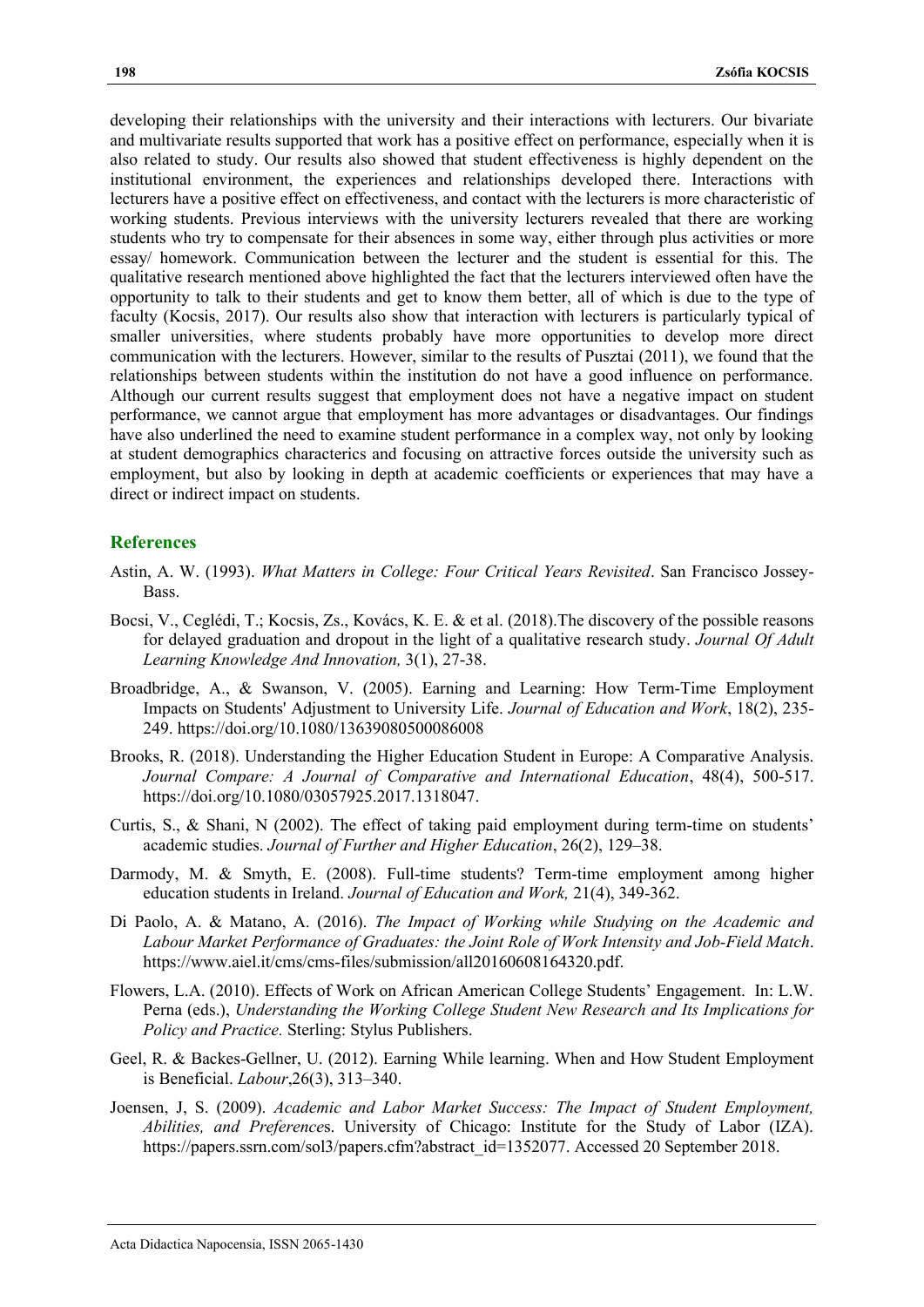- Karászi, Zs. & Kocsis, Zs. (2017). Debreceni és nagyváradi egyetemisták munkavállalási szokásainak összehasonlítása. In: Tóth P., Hanczvikkel A. & Duchon J. (szerk.), *Tanulóközpontú oktatás, módszertani megújulás a szakképzésben és a felsőoktatásban.VII*. Trefort Ágoston Tanárképzési Konferencia Tanulmánykötet (169-187). ISBN 978-963-449-073-9.
- Kocsis, Zs. (2017). Diákként a munkaerőpiacon. A hallgatói munkavállalás jellemzői a debreceni egy nyíregyházi egyetemisták körében. In: Szirmai Éva (szerk.), *Diáktudósok* (57-73). Szeged: Szegedi Egyetemi Kiadó.
- Kocsis, Zs. (2019). [Középiskolai diákok munkához és továbbtanuláshoz fűződő viszonya.](https://m2.mtmt.hu/gui2/?mode=browse¶ms=publication;30710892) *Educatio*, 28(1), 158-165.
- Kocsis, Zs. (2020): A munkavállalás szerepe az egyetemi pályafutás során határon innen és túl. In: Bordás A. (szerk.), *Életre nevelni*. A II.Oktatás határhelyzetben konferencia tanulmánykötete. Kolozsvári Egyetemi Kiadó, Kolozsvár. ISBN 978-606-37-0778-0. 70-79.
- Kocsis, Zs. & Pusztai, G. (2020). [Student Employment as a Possible Factor of Dropout.](https://m2.mtmt.hu/api/publication/31205471) *Acta Polytechnica Hungarica*, 17(4), 183-199.
- Kosi, T., Nastav, B., & Šušteršič, J. (2013). Does Student Employment Deteriorate Academic Performance? The Case of Slovenia. *Revija za socijalnu politiku* [Croatian Journal of Social Policy], 20(3), 253-274.
- Kovács Klára et al. (2019). *Lemorzsolódott hallgatók*. Debrecen: Debreceni Egyetemi Kiadó.
- [Loughlin,](https://onlinelibrary.wiley.com/action/doSearch?ContribAuthorStored=Loughlin%2C+Catherine) C. & [Barling,](https://onlinelibrary.wiley.com/action/doSearch?ContribAuthorStored=Barling%2C+Julian) J. (1998). Teenagers' Part-Time Employment and Their Work-Related Attitudes and Aspirations. *Journal of Organizational Behavior*, 19(2), 197-207.
- Masevičiūtė, k., Šaukeckienė, V., & Ozolinčiūtė, E. (2018). *EUROSTUDENT VI. Combining Studies and Paid Jobs*. URL: [http://www.eurostudent.eu/download\\_files/documents/TR\\_paid\\_jobs.pdf](http://www.eurostudent.eu/download_files/documents/TR_paid_jobs.pdf)
- Moreau, P-M., & Leathwood, C. (2006). Balancing Paid Work and Studies: Working (-Class) Students in Higher Education. *Studies in Higher Education*, 31(1), 23– 42. https://doi.org/10.1080/03075070500340135.
- Neyt, B., Omey, E., Verhaest, D., & Baert, S. (2017). *Does Student Work Really Affect Educational Outcomes? A Review of the Literature*. Maastricht: Global Labor Organization (GLO) Discussion Paper No. 121. https://www.econstor.eu/bitstream/10419/169354/1/GLO-DP0121.pdf.
- Pascarella, E.T., Edison, M.I., Nora, A., Hagedorn, L.S. & Terenzini, P.T. (1998). Does Work Inhibit Cognitive Development during College? *Educational Evaluation and Policy Analysis*, 20(2),75- 93.
- Perna, L. (2010). *Understanding the Working College Student New Research and Its Implications for Policy and Practice*. Sterling: Stylus Publishers.
- Pike, G.R., Kuh, G.D., & Massa-McKinley, R. (2008). First-Year Students Employment, Engagement, and Academic Achievement: Untangling the Relationship between Work and Grades. *Journal of Student Affairs Research and Practice*, 45(4), 560-582.
- Pollard, E., Williams, M., Arthur S. & Mehul Kotecha, M. (2013). *Working while Studying: a Followup to the Student Income and Expenditure Survey 2011/12*.
- Pusser, B. (2010). Of a mind to labor: Reconceptualizing student work and higher education. In: L.W. Perna (eds.). *Understanding the working college student: New research and its implications for policy and practice*. (134–155). Sterling: Stylus Publisher
- Pusztai, G. (2010). Kollegiális kezek a felsőoktatásban. Az értelmező közösség hatása a hallgatói pályafutásra. Akadémiai doktori értekezés. Debrecen.
- Pusztai, G. (2011). *A láthatatlan kéztől a baráti kezekig. A hallgatói értelmező közösségek a felsőoktatásban*. Budapest: Új Mandátum.